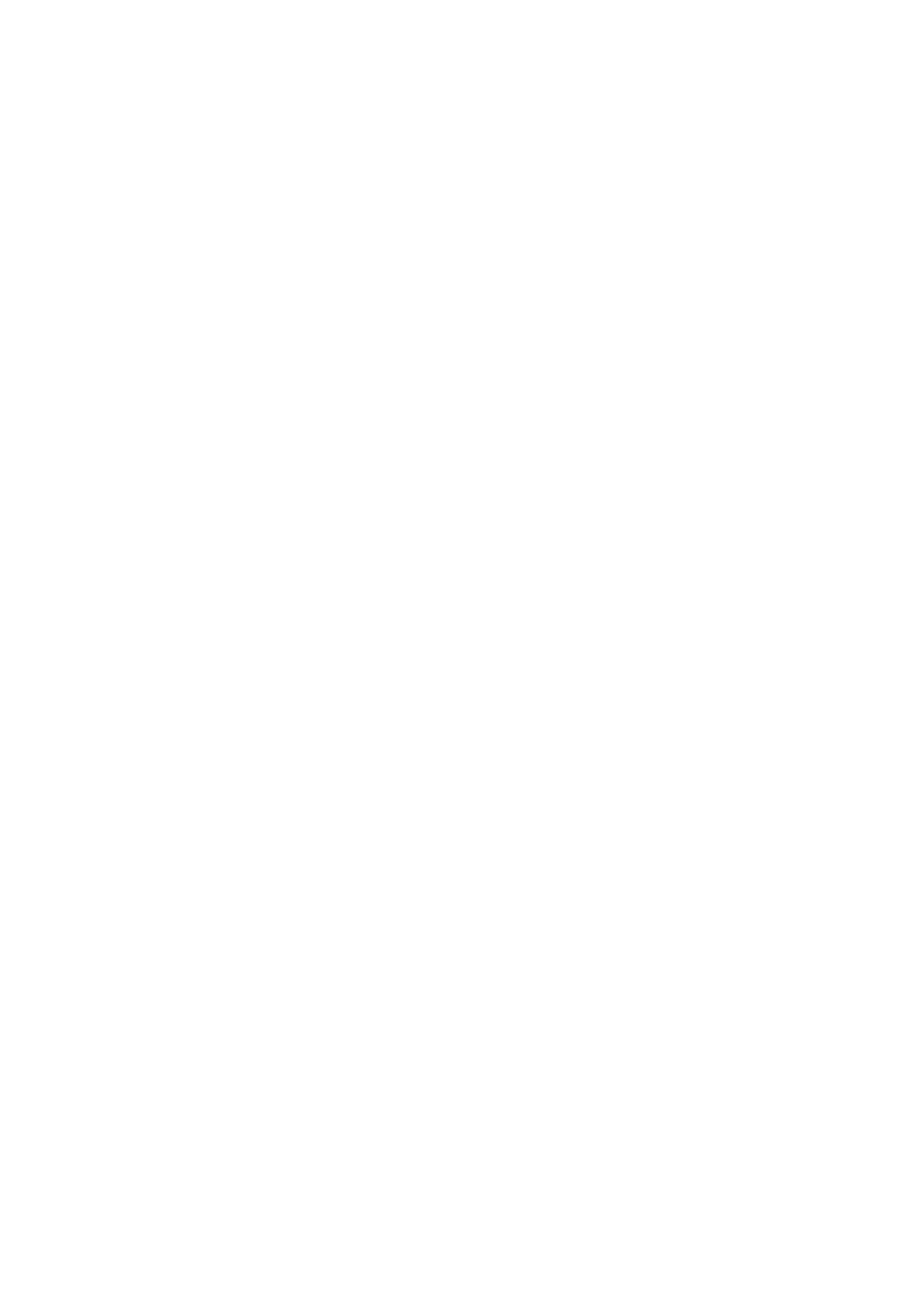#### **FOREWORD**

## *Healthy Emotions + Clear Thinking + Appropriate Action = High EQ*

Emotional intelligence is a skill. And like any other skill, you can get better at it with training and practice. It allows you to read the personality style of individuals and adjust your communications accordingly without being controlled by your underlying emotions.

This one day training course is useful for anyone who leads or works with other people, no matter what size the organisation. This course will focus on the five core competencies of emotional intelligence: selfmanagement, self-awareness, self-regulation, self-motivation and empathy, and it also includes a review of your interpersonal skills via a scientifically proven personality profile.

You will learn to develop and implement these competencies to enhance your relationships in work and life by increasing your understanding of social and emotional behaviours, and learning how to adapt and manage your responses to particular situations. The PD Training Emotional Intelligence Course teaches you how to build stronger relationships, how to empathise with others, how to manage your stress levels, how to overcome challenging situations, how to diffuse personal conflicts and much more.

#### **OUTCOMES**

## **After completing this course participants will have learned how to:**

- Know how to read emotions
- Understand your own level of emotional intelligence
- Use the Johari window to understand what you reveal to others about yourself and what others reveal to you
- Understand resilience and how to build it
- Understand social awareness and empathy and how to be more empathic and socially aware
- Understand how different cultures respond to and display emotions
- Know how to influence others positively
- Know how to have emotionally intelligent conversations
- Understand manipulation and emotional dishonesty and how to avoid it
- Understand how to lead with emotional intelligence

#### **MODULES**

## **Lesson 1: EQ - A Passing Fad?**

- The Power of Emotions
- The Limbic System

#### **Lesson 2: I Feel therefore I Am**

- Tuning In to Your Own Emotions
- Johari Window